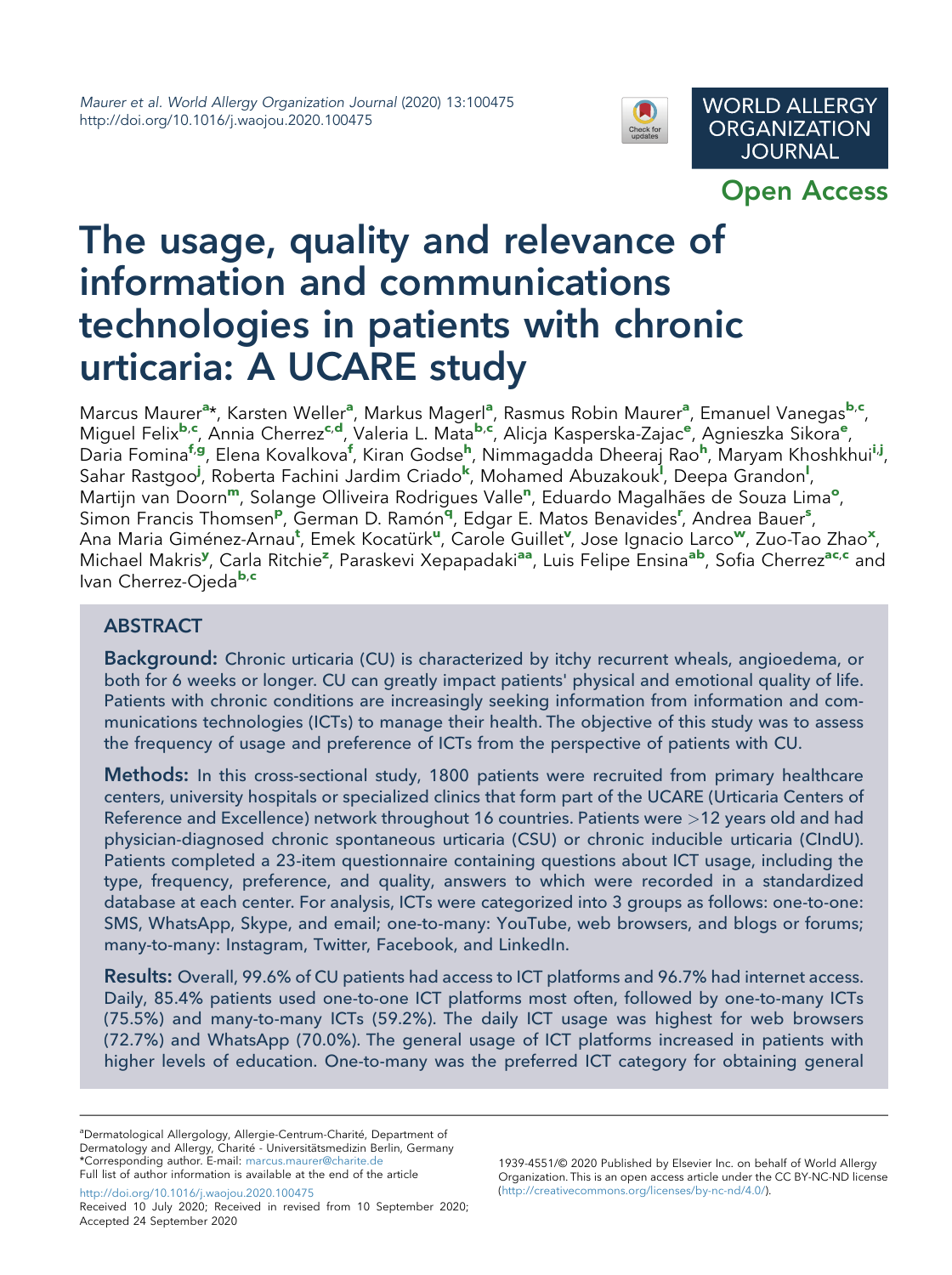health information (78.3%) and for CU-related information (75.4%). A web browser (77.6%) was by far the most commonly used ICT to obtain general health information, followed by YouTube (25.8%) and Facebook (16.3%). Similarly, for CU-specific information, 3 out of 4 patients (74.6%) used a web browser, 20.9% used YouTube, and 13.6% used Facebook. One in 5 (21.6%) patients did not use any form of ICT for obtaining information on CU. The quality of the information obtained from one-to-many ICTs was rated much more often as very interesting and of good quality for general health information (53.5%) and CU-related information (51.5%) as compared to the other categories.

Conclusions: Usage of ICTs for health and CU-specific information is extremely high in all countries analyzed, with web browsers being the preferred ICT platform.

Keywords: (3–5) ICT, Information and communications technology, Urticaria, Self-management

# **INTRODUCTION**

Chronic urticaria (CU) is characterized by the recurrence of itchy wheals, angioedema, or both for more than 6 weeks and is divided into 2 types: chronic spontaneous urticaria (CSU), which has no distinct or definite external trigger, $1$  and chronic inducible urticaria (CIndU), of which there are several subtypes and distinct and definite external triggers, such as sunlight in solar urticaria. $<sup>2</sup>$  $<sup>2</sup>$  $<sup>2</sup>$  It has been estimated that at any given</sup> time, CSU affects 1% of the global population, which accounts for approximately two-thirds of all  $CU$  cases. $3,4$  $3,4$  $3,4$ 

The intensity of pruritus, recurrence of wheals and swellings, and unpredictable nature of CU can all greatly impact patients' quality of life, affecting both physical and emotional health.<sup>[5](#page-12-32)-8</sup> The current first- and second-line therapies for CU, secondgeneration  $H_1$ -antihistamines at licensed doses and up dosed (up to 4x) second-generation  $H_{1}$ -antihistamines,<sup>[2](#page-12-29)</sup> are insufficient to control the disease in around half of CSU patients.<sup>[4](#page-12-31)</sup> This is one of the reasons why adherence to medical treatments is low in patients with CU, with one study reporting non-compliance with recommended treatment regimens in the majority (72%) of patients.<sup>[9](#page-13-0)</sup>

Patients living with chronic conditions are increasingly turning to self-management education (SME) as a means of taking control of their health. Indeed, SME is recommended because it can help improve treatment outcomes and quality of life, and it may reduce depression and anxiety associated with long-term conditions.<sup>[10](#page-13-1)</sup> With an<br>increasing array of information and increasing array of information and communications technologies (ICTs) available to facilitate SME, many patients use the internet to obtain information about their disease.[11](#page-13-2) ICTs in healthcare can be defined as digital technologies that support the exchange, knowledge transfer, and electronic storage and processing of information to promote health, manage chronic illness, and treat disease.<sup>[12](#page-13-3),[13](#page-13-4)</sup> They include web browsers, emails, forums or blogs, and social media platforms, as well as various mobile applications (apps).

ICTs are being explored for medical purposes to improve clinical outcomes and enhance communications between healthcare providers (HCPs) and patients. During the past 25 years, especially the past 5 years,<sup>[14](#page-13-5)</sup> ICTs have become powerful informational tools to provide health-related knowledge to HCPs and patients alike.<sup>[14](#page-13-5)</sup>

A previous study found e-mail and SMS (short messaging service) to be the most popular forms of electronic communication for receiving and seeking information among patients with asthma. WhatsApp was preferred among patients in the age category 12-40 years.<sup>[15](#page-13-6)</sup>

Patients with CU have a high need for knowledge about their disease, to discover more about its causes, course, possible trigger factors, available treatment options, and prognosis. This high need is mirrored by the fact that CU patientphysician consultations are particularly long and frequent.<sup>[16](#page-13-7)</sup> It is thought that in addition to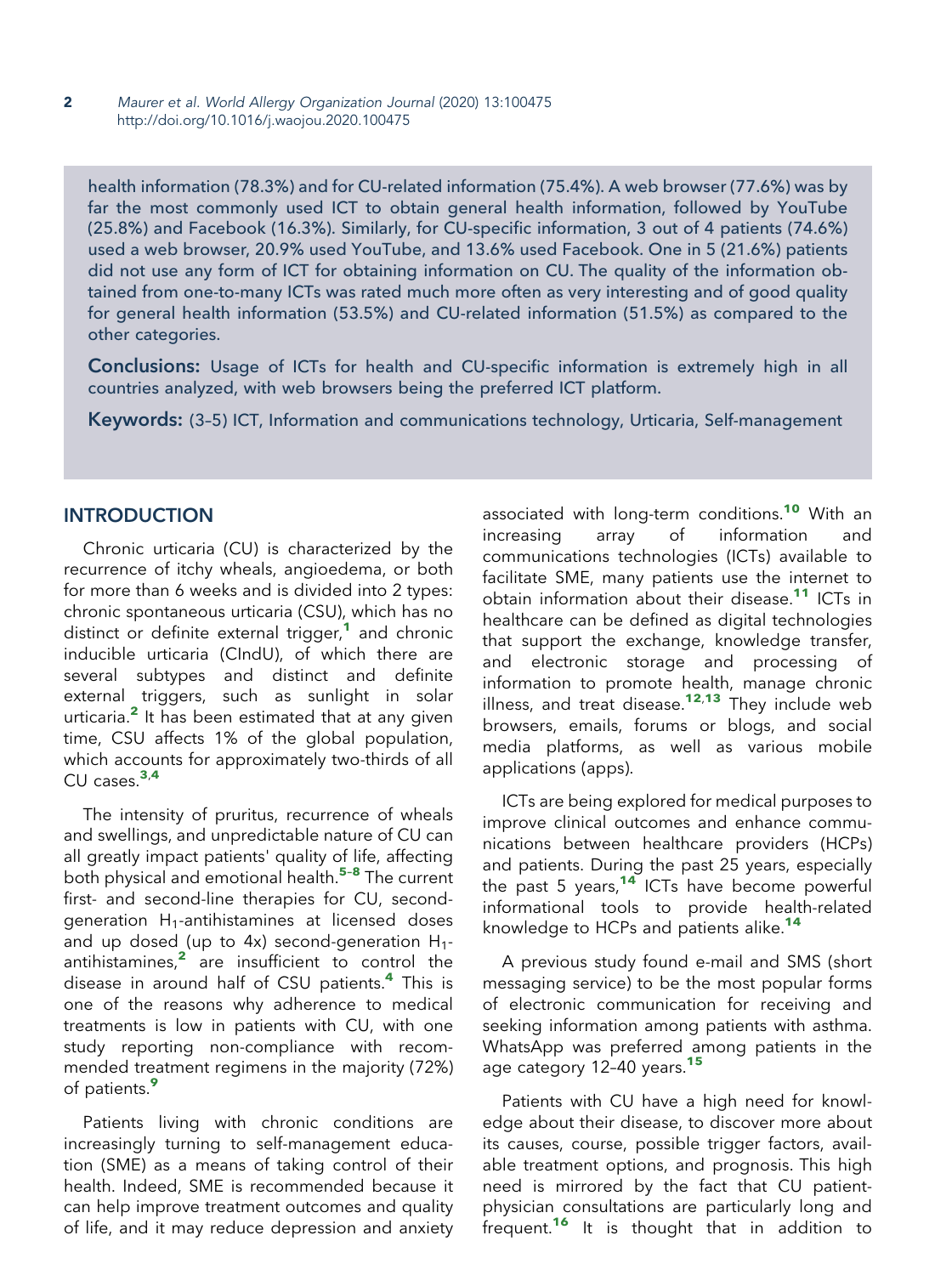consultations, ICTs are becoming increasingly important to patients with CU, who use ICTs to interact with each other about their condition, to share coping experiences, to offer social support, and to support communication with their physician. The current study aims to investigate this further.

As of yet, it is not known which general or specific ICTs patients use to obtain information on health-related topics and specifically on CU, or how patients perceive the currently available information via ICTs. Gaining knowledge on this is important to better inform CU patients about their disease, to match the right informational content to the right ICTs, and to provide CU-specific ICT platforms if seen as necessary by patients. To this end, an international study was set up in the UCARE (Urticaria Centers of Reference and Excel-lence) network<sup>[17](#page-13-8)</sup> to assess the frequency and preference of ICTs used by CU patients for general health-related and CU-related information, and to assess the quality of information available via ICTs from the patients' perspective.

### **METHODS**

# Study design and setting

In this anonymous, cross-sectional study, 1800 patients were recruited from primary healthcare centers, university hospitals or specialized clinics (public or private), that are part of the UCARE network. The following countries were involved: Germany, Greece, Spain, Poland, Turkey, Switzerland, the Netherlands, Denmark, India, Russia, Brazil, the United Arab Emirates (UAE), Peru, Iran, Argentina, and China.

#### Patient population

Patients were included on a first-come basis, if they were over 12 years old and had physiciandiagnosed CSU or CIndU. Patients were excluded if they had a diagnosis of any other dermatological disorder (eg, contact dermatitis), had an intellectual disability, or refused to participate in the study.

#### Data collection and measurements

During or after a medical consultation, or during their stay at a health center, each patient completed the study-related questionnaire (see Supplement 1) in the presence of trained medical staff, who answered any queries if they arose.

For this purpose, a 23-item questionnaire was developed and reviewed by an expert panel of physicians who evaluated potential items to be included. The final survey contained a range of questions about the use of ICTs; reported herein are results on the type, frequency, preference, and patient-rated quality of ICTs, for obtaining information on health topics in general, and for getting information specifically about CU.

The questionnaire assessed whether patients owned a cell phone, a smartphone, and had internet access. It evaluated the usage rate (daily, at least once a week, at least once a month, less than once a month, and never) of several ICTs, online communication tools, and social media platforms (WhatsApp, email, SMS, Skype, web browser, YouTube, blog or forum, Facebook, Instagram, Twitter, and LinkedIn). Additionally, the questionnaire quantified patients' use of ICTs, and rated the quality of general health-related and CUrelated information patients obtained through various ICT platforms using the following scale: not interesting, a little interesting, moderately interesting, very interesting, and extremely interesting.

Furthermore, the questionnaire evaluated patient demographics, including the type of CU, age, sex, duration of CU, area of residence, education level, and employment status.

#### Standardization of data

To help standardize the results, researchers trained interviewers and data collectors on the content of the survey and on how to answer patients' questions before completion. Surveys collected at each center were recorded in a standardized database, which were then transferred to the leading center and consolidated in a single central database for processing and statistical analysis. Data security and protection was preserved at all points during this process.

## Ethical considerations

Before participating in the survey, patients were informed in detail about the purpose of the study and all provided verbal informed consent.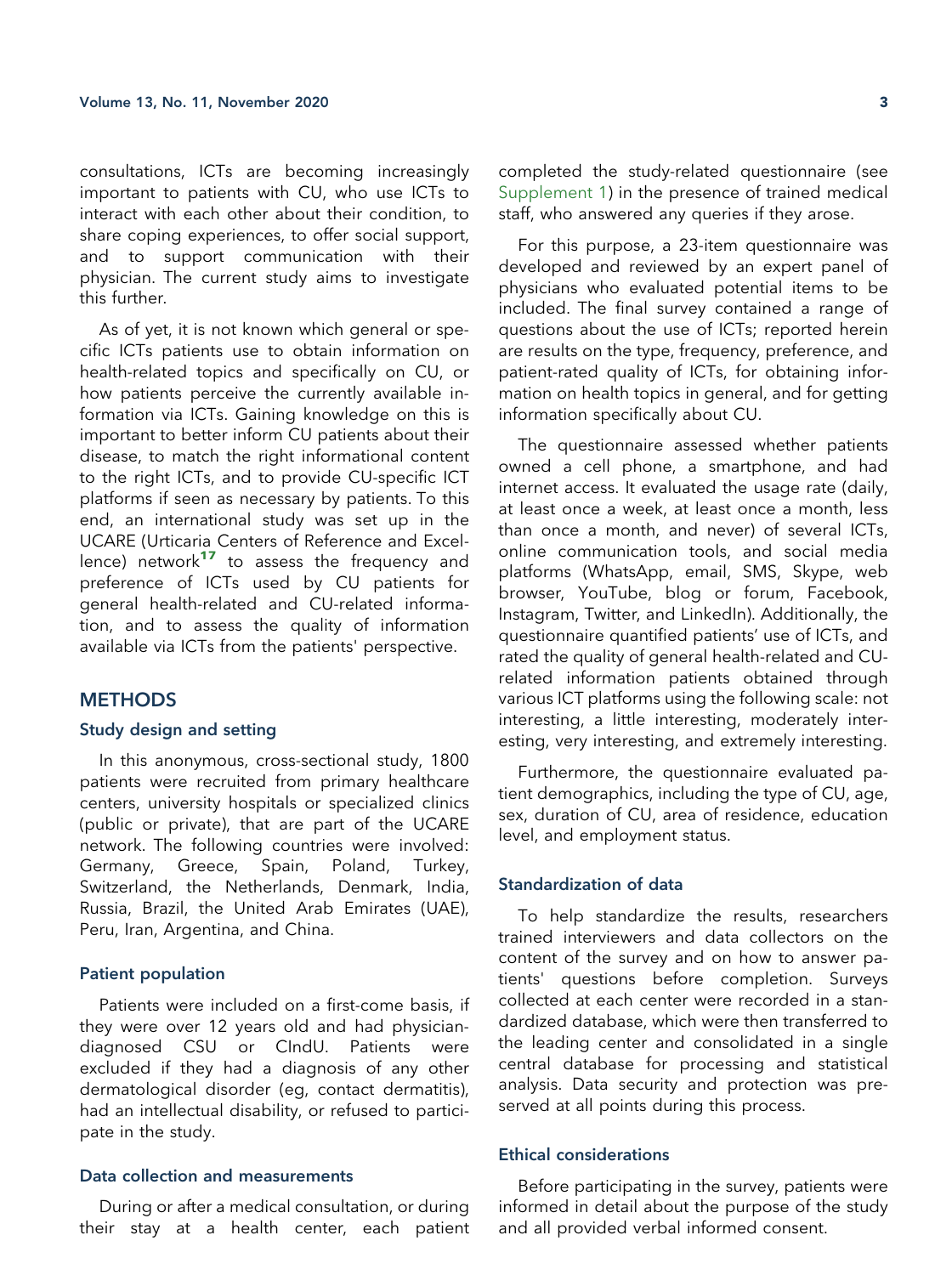This study was approved by the ethics committee Comité de ética e Investigación en Seres Humanos (HCK-CEISH-19-0059), Guayaquil, Ecuador, and by the ethics committees of the participating UCAREs, as required. With the information recollected in the survey, personal identification was not possible; as

such anonymity and personal data protection were preserved.

## Statistical analysis

A chi-squared test was employed to assess the association between patient demographics and

|                                                 |                      | N of patients (total $n = 1800$ ) |  |  |  |  |  |  |
|-------------------------------------------------|----------------------|-----------------------------------|--|--|--|--|--|--|
| Type of chronic urticaria (%)                   |                      |                                   |  |  |  |  |  |  |
| - CSU                                           | 63.0                 | 1134                              |  |  |  |  |  |  |
| - CIndU                                         | 18.2                 | 328                               |  |  |  |  |  |  |
| $-$ CSU $+$ ClndU                               | 18.6                 | 334                               |  |  |  |  |  |  |
| - No information                                | 0.2                  | 4                                 |  |  |  |  |  |  |
| Mean age±SD (median) in years                   | $40.7 \pm 14.9$ (38) | 1796                              |  |  |  |  |  |  |
| Sex distribution (female:male) (%)              | 69.8:30.2            | 1256:544                          |  |  |  |  |  |  |
| Mean duration of urticaria±SD (median) in years | $5.5 \pm 6.9$ (3)    | 1799                              |  |  |  |  |  |  |
| Area of residence (%)                           |                      |                                   |  |  |  |  |  |  |
| - Rural                                         | 25.7                 | 462                               |  |  |  |  |  |  |
| - Urban                                         | 74.3                 | 1338                              |  |  |  |  |  |  |
| <b>Education level (%)</b>                      |                      |                                   |  |  |  |  |  |  |
| - No school education                           | 0.7                  | 12                                |  |  |  |  |  |  |
| - Primary/middle school                         | 8.5                  | 153                               |  |  |  |  |  |  |
| - Secondary/high school                         | 32.4                 | 583                               |  |  |  |  |  |  |
| - Undergraduate/College                         | 34.6                 | 622                               |  |  |  |  |  |  |
| - Postgraduate studies                          | 23.7                 | 427                               |  |  |  |  |  |  |
| - No information                                | 0.2                  | $\mathfrak{Z}$                    |  |  |  |  |  |  |
| <b>Employment status (%)</b>                    |                      |                                   |  |  |  |  |  |  |
| - Employed                                      | 50.1                 | 901                               |  |  |  |  |  |  |
| - Self-employed                                 | 10.4                 | 187                               |  |  |  |  |  |  |
| - Unemployed                                    | 4.7                  | 85                                |  |  |  |  |  |  |
| - Retired                                       | 9.8                  | 177                               |  |  |  |  |  |  |
| - Student                                       | 12.1                 | 218                               |  |  |  |  |  |  |
| - Homemaker                                     | 11.4                 | 206                               |  |  |  |  |  |  |
| - Disabled                                      | 1.4                  | 26                                |  |  |  |  |  |  |
|                                                 |                      |                                   |  |  |  |  |  |  |

<span id="page-3-0"></span>Table 1. Population characteristics and demographics. CIndU, chronic inducible urticaria; CSU, chronic spontaneous urticaria; ICT, information and communications technology; n, number of patients; SD, standard deviation.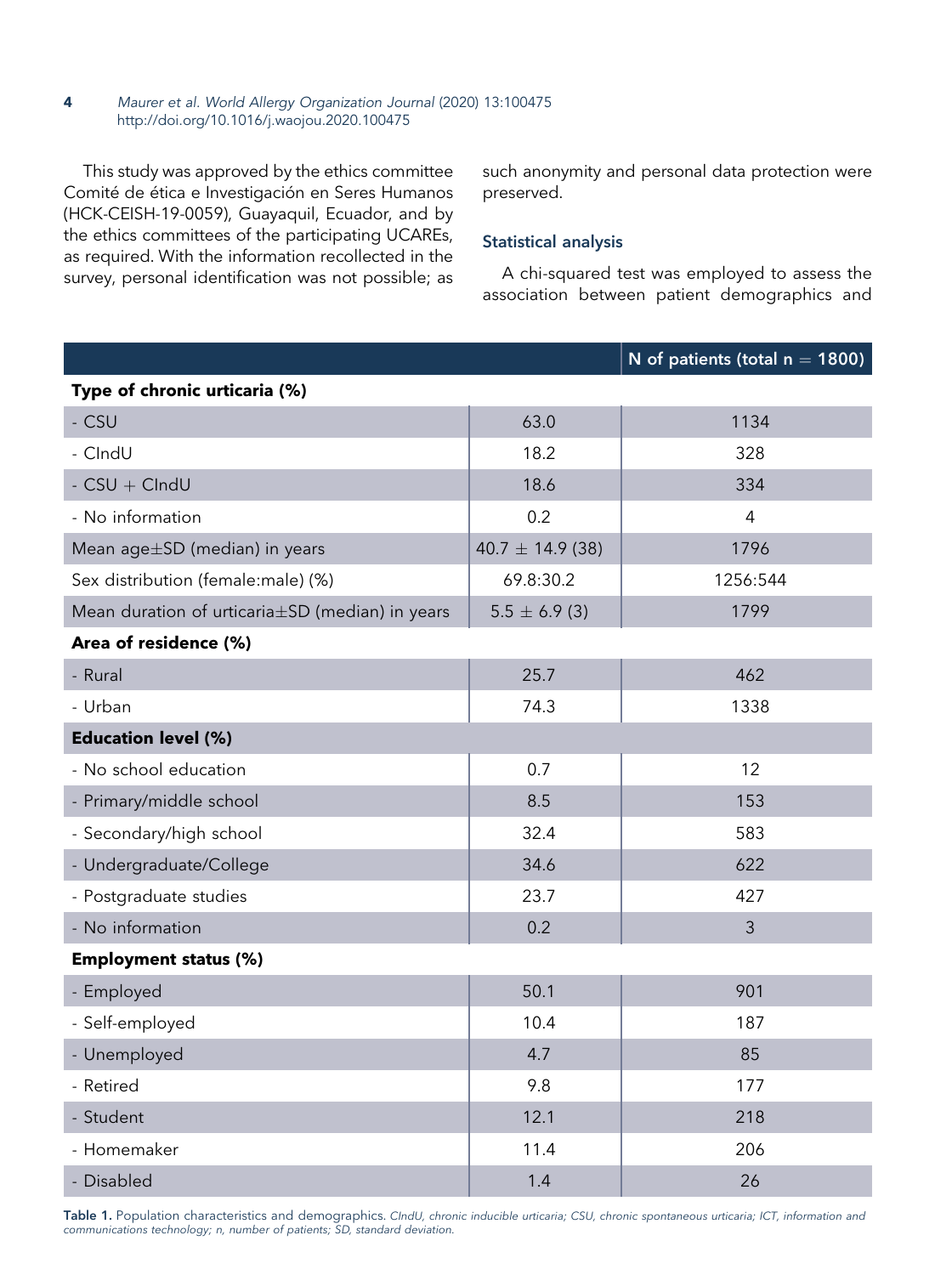characteristics (independent variables) and internet access or owning a cell phone or smartphone, and the frequency of use of each ICT type.

For data analysis, we categorized the ICTs posthoc into one of the following three categories:

- One-to-one (dialogic): SMS, WhatsApp, Skype, and email
- One-to-many (informative): YouTube, web browsers, and blogs or forums
- Many-to-many (social): Instagram, Twitter, Facebook, and LinkedIn

All data were analyzed using SPSS version 22.0 software (SPSS Inc., Chicago, IL, USA). A p-value of less than 0.05 was considered significant for all tests. In case of missing data, these data were not included in the calculation of proportions but the number of missing datasets is provided.

## RESULTS

#### Population characteristics

[Table 1](#page-3-0) shows the overall population characteristics and demographics for this study. Patients covered a wide range of age groups and included those with CSU (1134/1,800, 63.0%), CIndU (328/1,800, 18.2%), and CSU  $+$  CIndU<br>(334/1,800, 18.6%). For questionnaire questionnaire contributions by country, see Supplement 2. Most patients were educated to secondary/high school

(583/1,800, 32.4%) or undergraduate/college level (622/1,800, 34.6%), and half (901/1,900, 50.1%) were in employment.

# Almost all CU patients have access to ICTs and use them regularly

ICT platforms were broadly used by all CU patients: 99.6% of 1800 patients (yes  $n = 1791$ ; no  $n = 8$ ; missing n = 1) had access to ICTs (as either a cell phone [of any type and functionality], smartphone, or internet access (via any means), 94.9% (yes  $n = 1709$ ; no  $n = 91$ ) had a smartphone, and 96.8% (yes n = 1741; no n = 58; missing n = 1) had internet access.

Daily, 85.4% of patients (yes  $n = 1286$ ; no  $n = 220$ ; missing  $n = 294$ ) used one-to-one ICT platforms most often, followed by one-to-many ICTs (75.5%; yes  $n = 1172$ ; no  $n = 381$ ; missing  $n = 247$ ), and many-to-many ICTs (59.2%; yes  $n = 967$ ; no  $n = 667$ ; missing  $n = 166$ ; [Fig. 1](#page-4-0)). The daily ICT usage was highest for web browsers (72.7%) and WhatsApp (70.0%), followed by emails (54.1%), SMS (46.2%), Facebook (44.6%), YouTube (35.5%), and Instagram (33.7%; [Fig. 2](#page-5-0)).

# ICT usage differs depending on country, level of education and age

There were no major differences concerning sex; one-to-one ICTs were used by 92.3% (yes  $n = 431$ ; no  $n = 36$ ; missing  $n = 77$ ) of males and 92.8% (yes n = 964; no n = 75; missing n = 217) of

<span id="page-4-0"></span>

Fig. 1 Patients were asked how often they used each ICT for any purpose (SMS, WhatsApp, Skype, email [one-to-one]; YouTube, web browsers, blogs or forums [one-to-many]; Instagram, Twitter, Facebook, LinkedIn [many-to-many]) by ticking one of the following boxes: never, less than once a month, at least once a month, at least once a week, and every day. The results were grouped by ICT category for the purposes of analysis. Missing information is not included in the computation of proportions.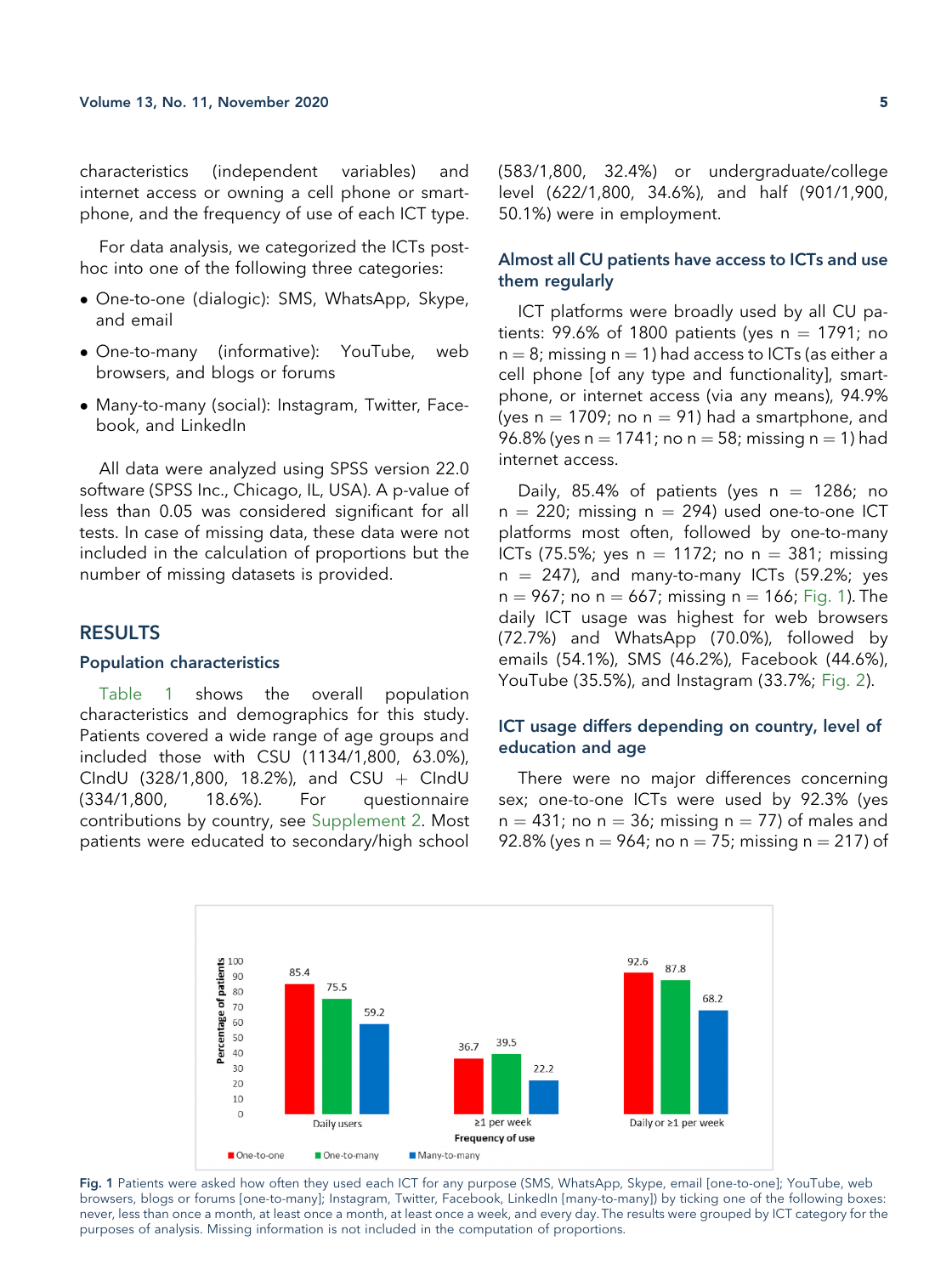females every day or at least weekly. Similarly, we saw no differences with the residential area; oneto-one ICTs were used by 95.3% (yes  $n = 381$ ; no  $n = 19$ ; missing  $n = 62$ ) of patients living in rural areas and 91.7% (yes  $n = 1014$ ; no  $n = 92$ ; missing  $n = 232$ ) of patients living in urban areas every day or at least weekly. The use of ICTs did not appear to change with the duration of disease, but patients who had experienced CU for 1–2 years used ICTs slightly more often to obtain general health and CU-related information than those patients with a longer disease duration.

<span id="page-5-0"></span>Considerable differences exist between countries; general ICT usage was weak in Iran, China, and Greece, and comparably strong in India, Turkey, the UAE, Peru, and the Netherlands. ICTs in the many-to-many category were used particularly infrequently in Iran and often used in India, Denmark, Turkey, the UAE, and Peru.

The general usage of ICT platforms increased in patients with higher levels of education, which was true across all three ICT categories; one-to-one ICT platforms were used every day or at least once a week in patients with no schooling (63.6%; yes  $n = 7$ ; no  $n = 4$ ; missing  $n = 1$ ), middle/primary school (74.0%; yes  $n = 94$ ; no  $n = 33$ ; missing  $n = 26$ ), secondary/high school (92.6%; yes<br> $n = 438$ ; no  $n = 35$ ; missing  $n = 110$ ),  $=$  438; no n = 35; missing n = 110),



Fig. 2 Patients were asked how often they used each ICT for any purpose (SMS, WhatsApp, Skype, email, YouTube, web browsers, blogs or forums, Instagram, Twitter, Facebook, and LinkedIn) by ticking one of the following boxes: never, less than once a month, at least once a month, at least once a week, every day. The graph shows the percentage of patients and the table shows the number of patients who ticked each box. Missing information is not included in the computation of proportions.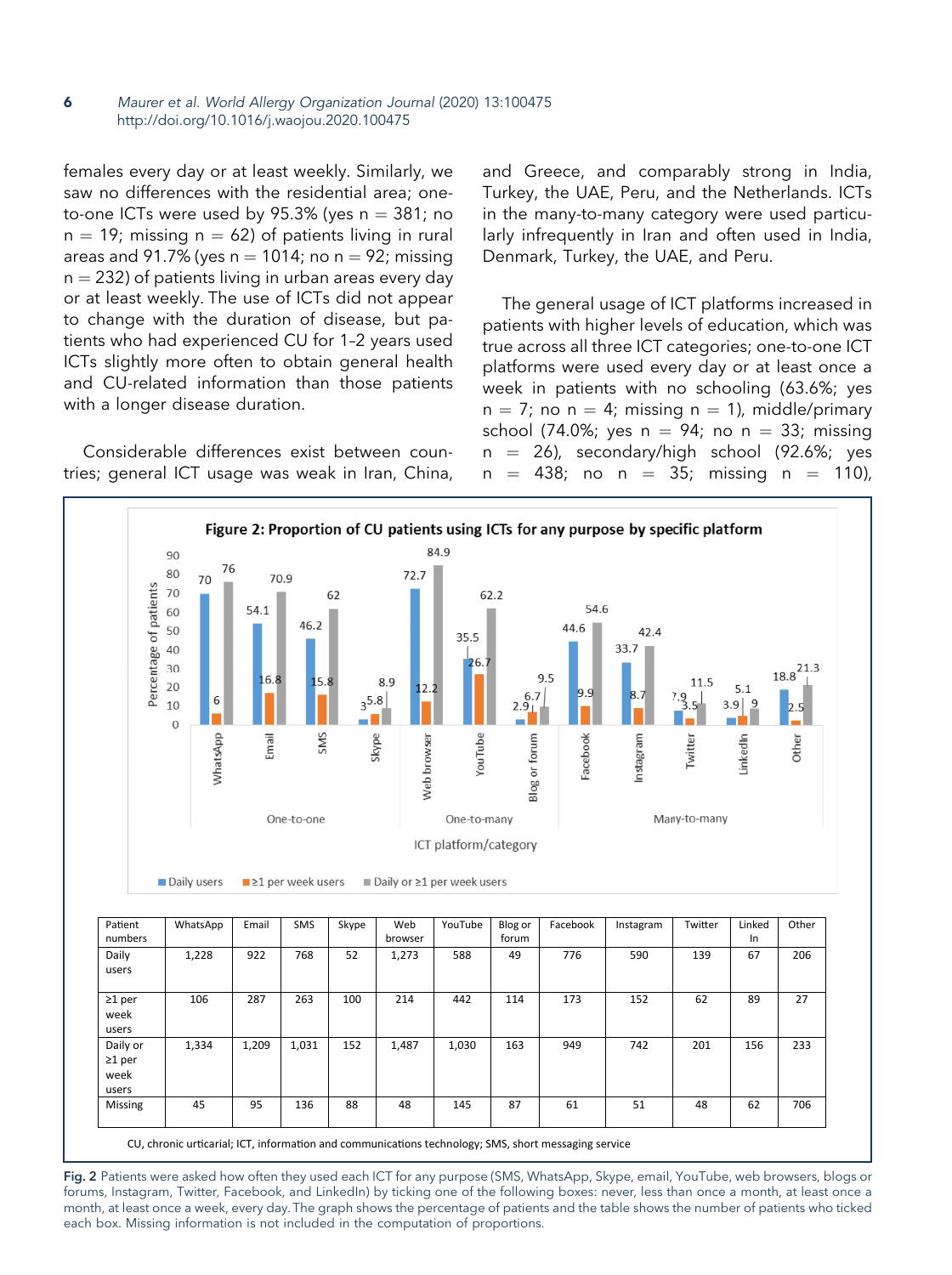undergraduate/college (96.6%; yes  $n = 511$ ; no  $n = 18$ ; missing  $n = 93$ ), and postgraduate studies (94.2%; yes  $n = 342$ ; no  $n = 21$ ; missing  $n = 64$ ). One-to-one ICTs were used by large proportions of all age groups, while one-to-many ICTs and, particularly many-to-many ICTs, were less often used by patients 40 years and older, with further decreasing frequency in older age groups.

# One-to-many ICTs are most commonly used by CU patients to obtain general health and CUrelated information

One-to-many was the preferred ICT category for obtaining general health information, used by 78.9% of patients (yes  $n = 1410$ ; no  $n = 377$ ; missing  $n = 13$ ) and for obtaining CU-related information (used by 75.9% of patients; yes  $n = 1357$ ; no  $n = 431$ ; missing  $n = 12$ ). Web browsers (77.6%; yes  $n = 1391$ ; no  $n = 401$ ; missing  $n = 8$ ) were by far the most commonly used ICTs to obtain general health information, followed by YouTube (25.8%; yes  $n = 461$ ; no  $n = 1329$ ; missing  $n = 10$ ) and Facebook (16.3%; yes n = 292; no n = 1499; missing n = 9; [Fig. 3\)](#page-6-0); 18.6% of patients (no  $n = 331$ ; missing  $n = 17$ ) did not use an ICT platform for this purpose. Similarly, when obtaining information specifically on CU, 3 out of 4 patients (74.6%; yes  $n = 1336$ ; no  $n = 456$ ; missing  $n = 8$ ) used a web browser, 20.9% (yes  $n = 374$ ; no  $n = 1417$ ; missing  $n = 9$ ) used YouTube and 13.6% (yes  $n = 244$ ; no  $n = 1547$ ; missing  $n = 9$ ) used Facebook. One in 5 (21.6%; no  $n = 385$ ; missing  $n = 14$ ) patients did not use any form of ICT for obtaining information on CU.

There were no major sex differences concerning the use of ICT platforms to obtain general health or CU-related information. Patients with a higher level of education used ICTs more often to obtain information on general health or CU, thus mirroring the use of ICTs for any purpose.

Usage of ICTs for general health information was similar for various age ranges of adult patients, but ICTs were used less frequently by retired patients >60 years and younger patients <20 years ([Table 2\)](#page-8-0). One-to-many ICTs and, particularly many-to-many ICTs, were less often used by patients 40 years or older.

Patients living in rural areas tended to use ICT platforms slightly more often than those living in urban areas. This was particularly so for the manyto-many ICTs, to obtain general health information (27.9% vs. 17.8%), and especially for information on CU (26.2% vs. 13.8%; [Table 2\)](#page-8-0).

## Patients rate one-to-many ICTs as the most interesting for obtaining health information

The quality of the information obtained from one-to-many ICTs was rated much more often as

<span id="page-6-0"></span>

Fig. 3 Patients were asked if they had used any of the following types of media to obtain information on their health and medical problems, or specifically to obtain information about urticaria; they could mark options for general health information and CU-specific information: SMS, WhatsApp, Skype, email, YouTube, web browsers, blogs or forums, Instagram, Twitter, Facebook, and LinkedIn. Analyses of all patients, proportions are provided. Missing information is not included in the computation of proportions.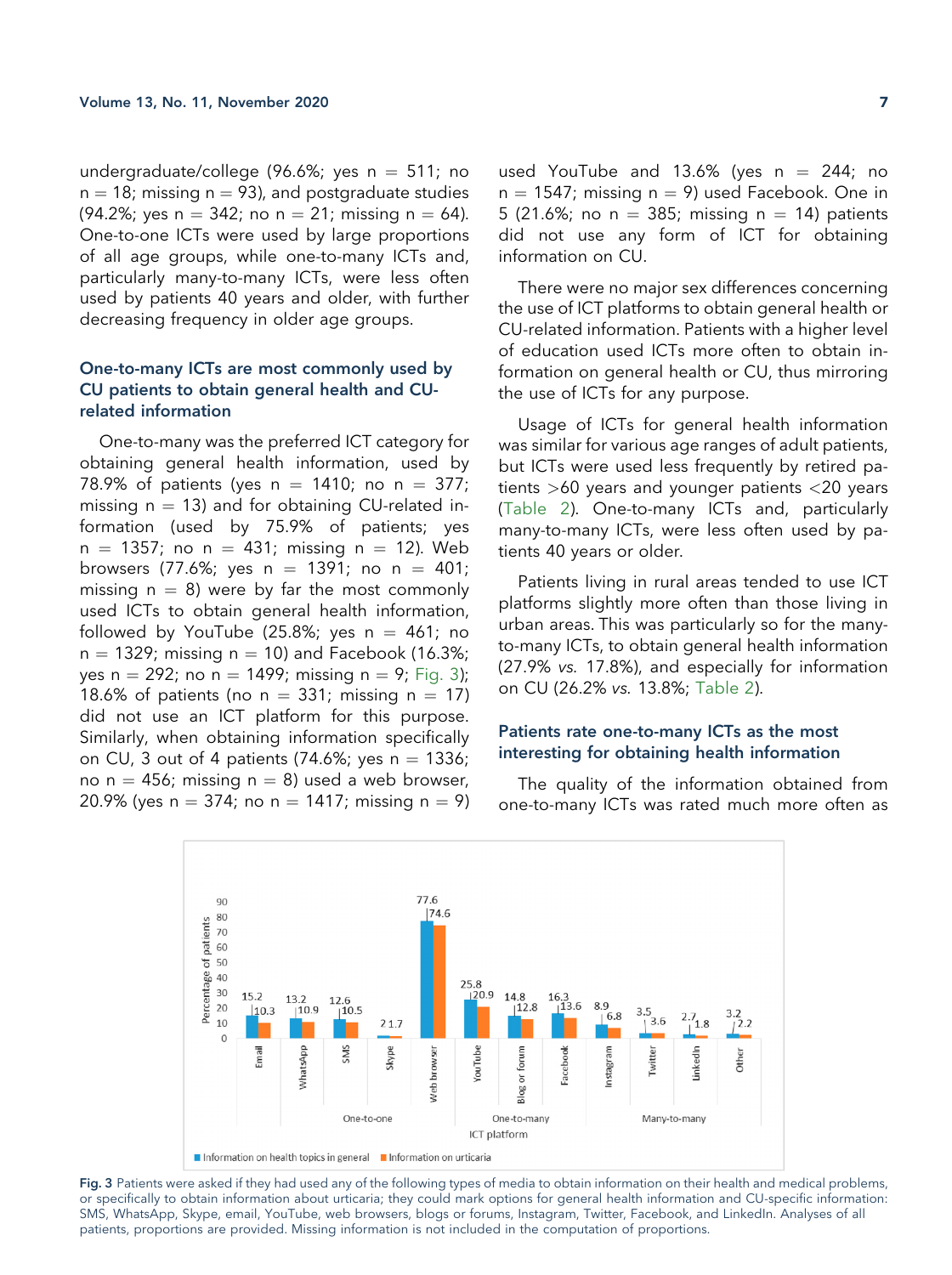|                                                               | <b>General health information</b> |                                |                               | Chronic urticaria-related information |                                |                                 |  |  |
|---------------------------------------------------------------|-----------------------------------|--------------------------------|-------------------------------|---------------------------------------|--------------------------------|---------------------------------|--|--|
|                                                               | One-to<br>-one                    | One-to<br>-many                | Many-to-<br>many              | One-to<br>-one                        | One-to-many                    | Many-to-<br>many                |  |  |
| Sex: %, yes n/total patient n, (no n, missing n)              |                                   |                                |                               |                                       |                                |                                 |  |  |
| Male                                                          | 32.8%<br>178/542<br>(364, 2)      | 76.4%<br>414/542<br>(128, 2)   | 17.3%<br>94/543<br>(449, 1)   | 23.6%<br>128/542<br>(414, 2)          | 74.6%<br>405/543<br>(138, 1)   | 12.7%<br>69/543<br>(474, 1)     |  |  |
| Female                                                        | 25.6%<br>319/1246<br>(927, 10)    | 80.0%<br>996/1245<br>(249, 11) | 21.7%<br>271/1247<br>(976, 9) | 21.0%<br>262/1247<br>(985, 9)         | 76.5%<br>952/1245<br>(293, 11) | 18.8%<br>235/1247<br>(1,012, 9) |  |  |
| Age group: %, yes n/total patient n, (no n, missing n)        |                                   |                                |                               |                                       |                                |                                 |  |  |
| $<$ 20 years                                                  | 22.3%<br>21/94<br>(73, 2)         | 72.3%<br>68/94<br>(26, 2)      | 21.3%<br>20/94<br>(74, 2)     | 18.1%<br>17/94<br>(77, 2)             | 67.0%<br>63/94<br>(31, 2)      | 18.1%<br>17/94<br>(77, 2)       |  |  |
| $20 - 29$<br>years                                            | 33.1%<br>113/341<br>(228, 3)      | 87.4%<br>298/341<br>(43, 3)    | 23.7%<br>81/342<br>(261, 2)   | 22.8%<br>78/342<br>(264, 2)           | 84.2%<br>288/342<br>(54, 2)    | 17.3%<br>59/342<br>(283, 2)     |  |  |
| 30-39<br>years                                                | 32.5%<br>166/510<br>(344, 4)      | 89.0%<br>453/509<br>(56, 5)    | 24.7%<br>126/510<br>(384, 4)  | 24.4%<br>124/509<br>(385, 5)          | 86.8%<br>441/508<br>(67, 6)    | 20.2%<br>103/510<br>(407, 4)    |  |  |
| 40-49<br>years                                                | 29.6%<br>103/348<br>(245, 0)      | 83.0%<br>288/347<br>(59, 1)    | 21.6%<br>75/348<br>(273, 0)   | 25.9%<br>90/348<br>(258, 0)           | 81.6%<br>284/348<br>(64, 0)    | 22.1%<br>77/348<br>(271, 0)     |  |  |
| 50-59<br>years                                                | 24.1%<br>64/266<br>(202, 0)       | 70.7%<br>188/266<br>(78, 0)    | 16.2%<br>43/266<br>(223, 0)   | 19.2%<br>51/266<br>(215, 0)           | 64.3%<br>171/266<br>(95, 0)    | 12.8%<br>34/266<br>(232, 0)     |  |  |
| $>60$ years                                                   | 12.9%<br>29/225<br>(196, 3)       | 50.0%<br>113/226<br>(113, 2)   | 8.4%<br>19/226<br>(207, 2)    | 12.4%<br>28/226<br>(198, 2)           | 47.8%<br>108/226<br>(118, 2)   | 5.8%<br>13/226<br>(213, 2)      |  |  |
| Disease duration: %, yes n/total patient n, (no n, missing n) |                                   |                                |                               |                                       |                                |                                 |  |  |
| $<$ 1 year                                                    | 30.0%                             | 79.0%                          | 21.9%                         | 21.9%                                 | 76.3%                          | 15.8%                           |  |  |

 $\leq$ 1 year | 30.0% 118/393 (275, 1) 79.0% 309/391 (82, 3) 21.9% 86/393 (307, 1) 21.9% 86/393 (307, 1) 76.3% 299/392 (93, 2) 62/393 (331, 1)  $>1 - 2$ years 33.8% 110/325 (215, 3) 86.5% 283/327 (44, 1) 25.4% 83/327 (244, 1) 26.0% 85/327 (242, 1) 85.3% 279/327 (48, 1) 23.2% 76/327 (251, 1)  $>2-5$ years 28.1% 151/537 (386,3) 79.9% 429/537 (108, 3) 17.7% 95/536  $(441, 4)$ 23.2% 124/535 (411, 5) 75.7% 406/536 (130, 4) 14.4% 77/536 (459, 4)  $>5$  years | 22.2% 118/532 (414, 5) 73.3% 389/531 (142, 6) 18.9% 101/533 (432, 4) 17.8% 95/533 (438, 4) 70.1% 373/532 (159, 5) 16.7% 89/533 (444, 4)

Living area: %, yes n/total patient n, (no n, missing n)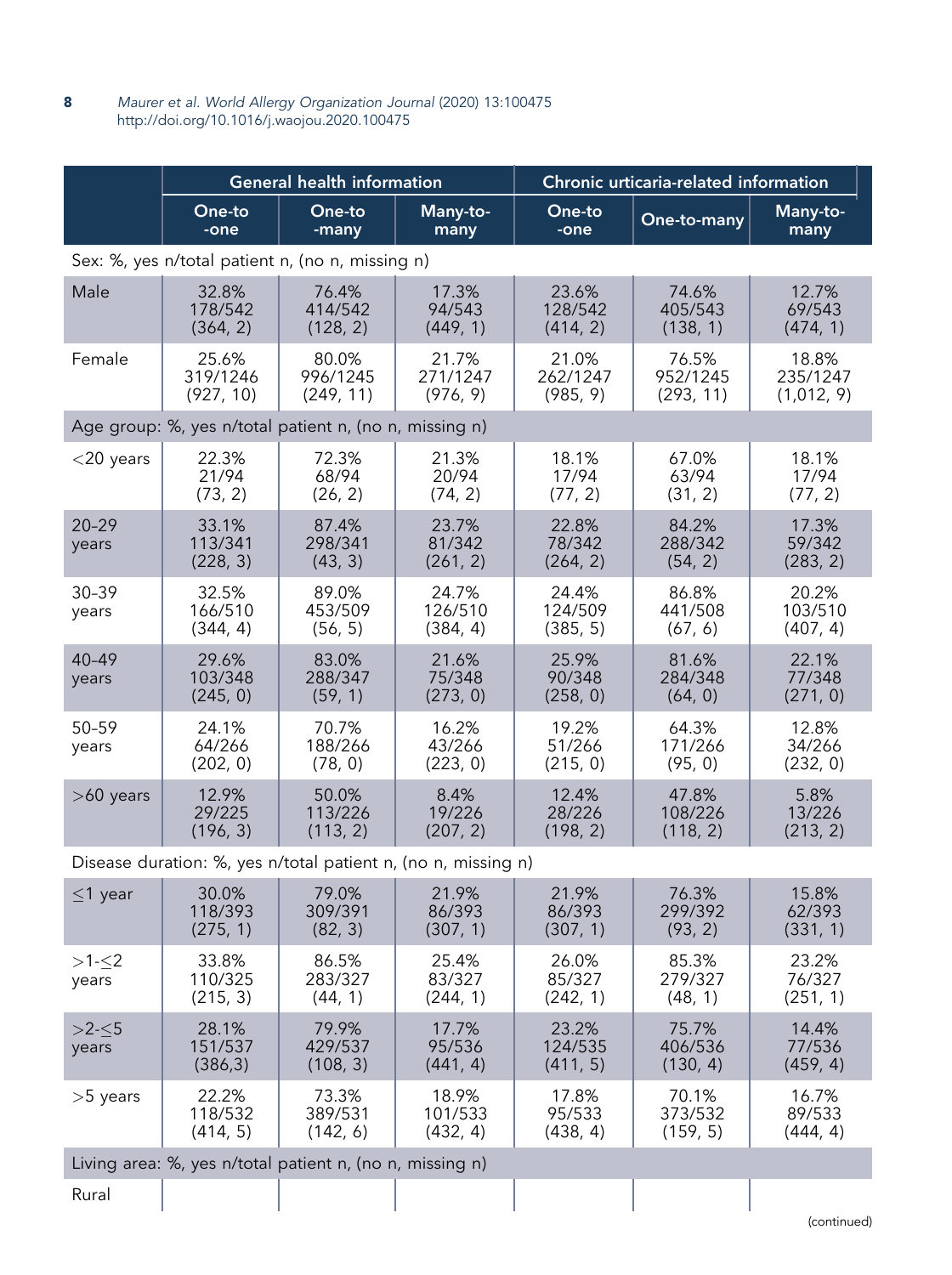|       | <b>General health information</b> |                 |                  | Chronic urticaria-related information |             |                  |
|-------|-----------------------------------|-----------------|------------------|---------------------------------------|-------------|------------------|
|       | One-to<br>-one                    | One-to<br>-many | Many-to-<br>many | One-to<br>-one                        | One-to-many | Many-to-<br>many |
|       | 28.4%                             | 82.3%           | 27.9%            | 24.9%                                 | 78.8%       | 26.2%            |
|       | 130/457                           | 376/457         | 128/458          | 114/458                               | 361/458     | 120/458          |
|       | (327, 5)                          | (81, 5)         | (330, 4)         | (344, 4)                              | (97, 4)     | (338, 4)         |
| Urban | 27.6%                             | 77.7%           | 17.8%            | 20.7%                                 | 74.9%       | 13.8%            |
|       | 367/1331                          | 1034/1330       | 237/1332         | 276/1331                              | 996/1330    | 184/1332         |
|       | (964, 7)                          | (296, 8)        | (1,095, 6)       | (1,055, 7)                            | (334, 8)    | (1, 148, 6)      |

<span id="page-8-1"></span><span id="page-8-0"></span>**Table 2.** ICT usage by category for general health information and chronic urticaria-related information. Missing information is not included in the computation of proportions. ICT, information and communications technology; n, number of patients.





Fig. 4 If patients had answered yes for using any type of media to obtain information about their health and medical problems or urticaria, the were asked how they rated the quality of information they obtained using one of the following categories: 1) not interesting, not helpful, very low quality; 2) slightly interesting, somewhat helpful, low quality; 3) moderately interesting and helpful, medium quality; 4) very interesting and helpful, good quality; 5) extremely interesting and helpful, very good quality. Data shown are for platforms that patients rated as very or extremely interesting/of good or very good quality A. by ICT category and B. by ICT platform. All patients were analyzed. Missing information is not included in the computation of proportions.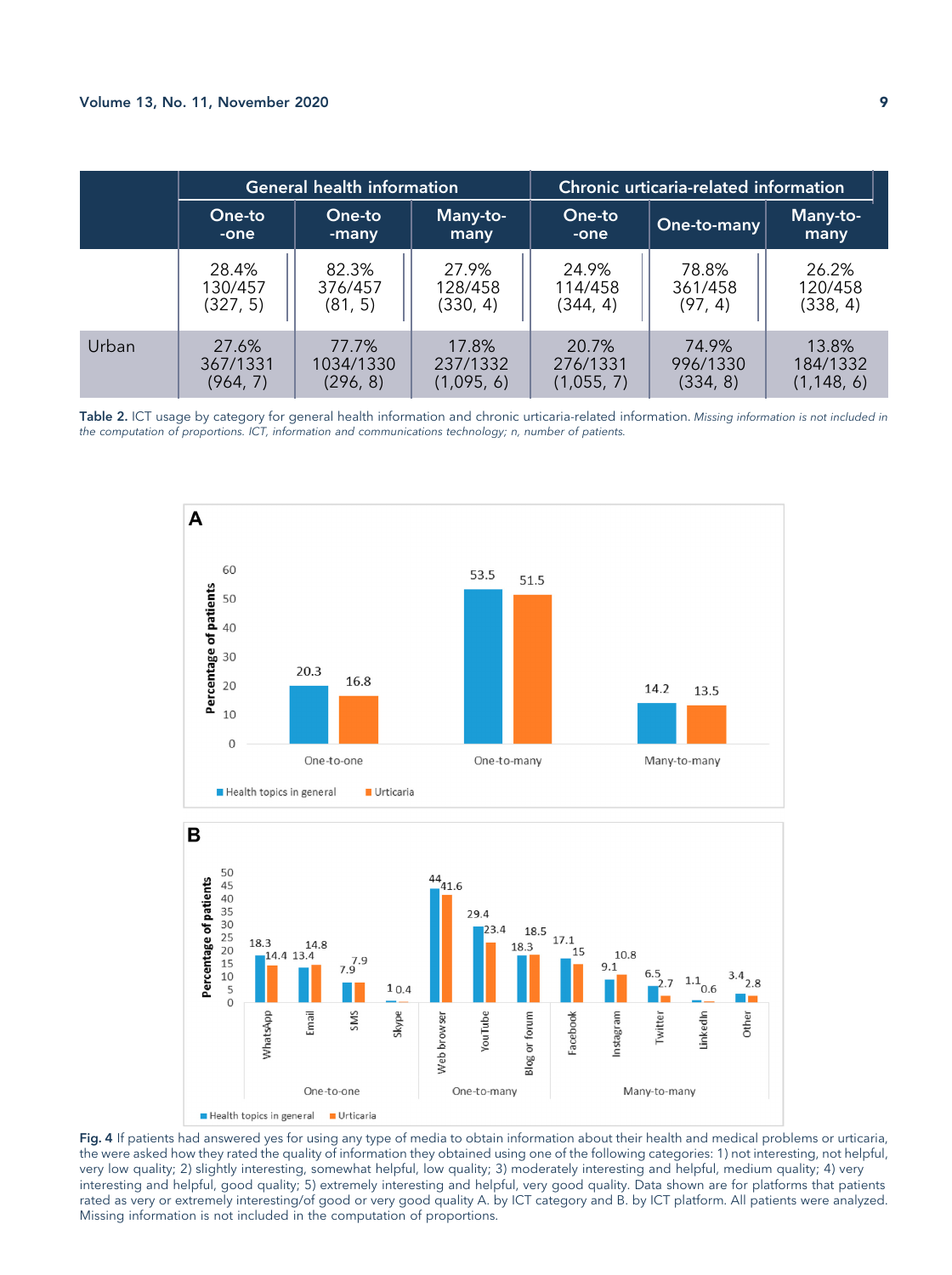very interesting/of good quality to extremely interesting/of very good quality for general health information (53.5%; yes  $n = 268$ ; no  $n = 233$ ; missing  $n = 1299$ ) and CU-related information  $(51.5\%;$  yes n = 257; no n = 242; missing n = 1301) as compared to the one-to-one and many-to-many categories [\(Fig. 4](#page-8-1)A). [Fig. 4B](#page-8-1) shows the patientrated quality of information by specific ICT platform, which indicates that web browsers were rated most often as very or extremely interesting, or of good or very good quality. However, full information on the quality of information was available for only around 500 patients.

# **DISCUSSION**

## Top-line results

This study is the first to demonstrate the ICT usage habits of patients with CU; results indicate that almost all (99.6%) patients had access to ICT platforms. To obtain general health and CU-related information, the one-to-many category was preferred, with web browsers being the overwhelming favorite, used by three out of four patients. The next most commonly used, YouTube, was used only by around one in four patients.

## The population of this study

In total, 63.0% of patients included in this study had CSU, reiterating current estimates that CSU accounts for around two-thirds of all CU cases.<sup>[4](#page-12-31)</sup> We predicted that certain independent variables such as age and employment status had the potential to influence the use of ICTs; thus, to try to account for this we recruited a heterogeneous patient population that covered a range of ages, and we stratified results by patient characteristics.

## Almost all CU patients have access to ICTs

Interestingly, only 0.4% of patients in this study did not have access to ICTs via cell phone, smartphone, or internet access. This is surprising because we included a wide cross-section of countries; the results indicate that the inclusion of lower-income countries did not appear to affect the accessibility to the internet. A previous report of ICT use in cancer patients in Ecuador found that only 43% of participants surveyed had internet access,<sup>[18](#page-13-9)</sup> less than half of what we report here. However, another report in patients with

hypertension, also in Ecuador, showed internet  $\arccos$  to be around  $80\%$ <sup>[19](#page-13-10)</sup> indicating inconsistency across various medical conditions.

## Patients use ICTs regularly for any purpose

Daily, patients used one-to-one (SMS, WhatsApp, Skype, and email) ICTs most often, followed by one-to-many (YouTube, web browsers, and blogs or forums), and many-to-many (Instagram, Twitter, Facebook, and LinkedIn) ICT platforms. The highest usage for specific ICT platforms were web browsers (72.7%) and WhatsApp (70.0%); this indicates that in addition to the one-to-many ICT web browsers, patients also display a high demand to communicate and acquire information through personalized one-to-one means. It should be noted, however, that some patients may have answered yes for the use of web browsers, You-Tube, and blogs/forums ICTs, as YouTube and blogs/forums require a web browser for access.

# ICT usage differs depending on country, age and level of education

We observed considerable differences in ICT usage between countries; general ICT usage was weak in Iran, China, and Greece, and comparably strong in India, Turkey, the UAE, Peru, and the Netherlands. ICTs in the many-to-many category were used particularly infrequently in Iran and often used in India, Denmark, Turkey, the UAE, and Peru. Low use in Iran and China may be explained by the fact that many-to-many ICTs are highly regulated or difficult to access in these countries, especially social media platforms like Facebook and Twitter. However, we saw an unexpectedly high use of ICTs in the UAE, which also has high levels of censoring. The reasons behind this would be worth exploring in more detail to assess how this could affect optimal use; lower ICT usage in censored countries may have implications on development strategies for any new ICT.

Data have suggested that the use of ICTs correlates with an individual's level of education; higher levels of education are associated with increased ICT use or increased interest in using ICTs for health purposes.<sup>[20](#page-13-11)</sup> As expected, we found that more educated patients used ICTs frequently to acquire information on general health or CU. Nevertheless, ICTs were used by over 63% of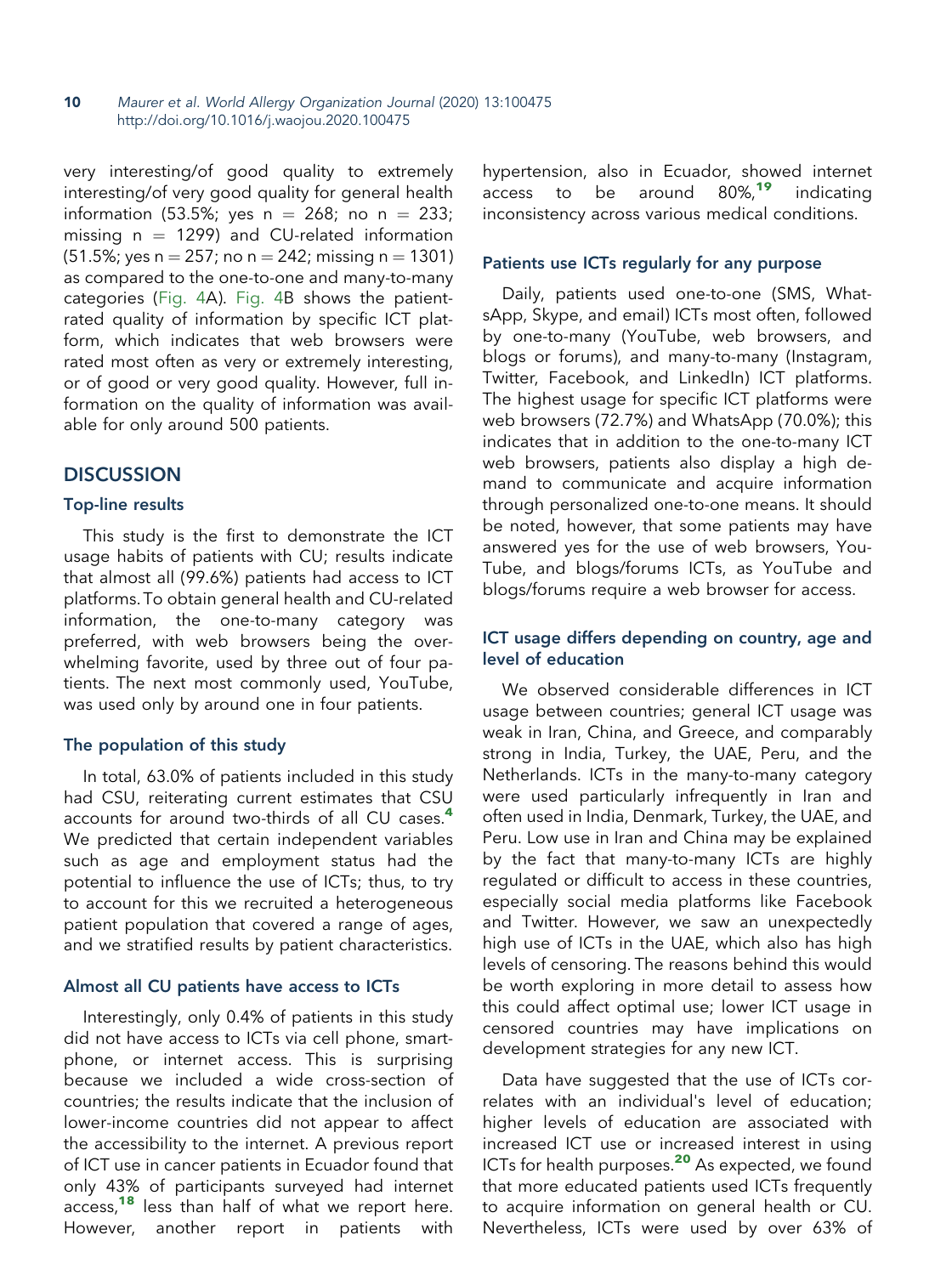patients with no schooling, indicating widespread use regardless of the level of education.

# One-to-many ICTs are most commonly used by CU patients to obtain general health and CUrelated information

One-to-many was the preferred ICT category for obtaining general health and CU-related information. This usage differs slightly from the ICT usage for any purpose, in that the frequency of WhatsApp use was substantially lower for health purposes. Patients used all the one-to-many platforms included in this study, plus Facebook, most often for acquiring health information, with relatively low usage of the other ICTs; this indicates that the oneto-many category is a clear favorite for CU patients, with a broad range of individuals being reached through these means.

Mirroring the general ICT usage, web browsers were without doubt the most commonly used ICTs for health and CU information, used by more than 3 out of 4 patients. The high use of web browsers also aligns with findings from other medical conditions, such as cancer.[18](#page-13-9) These results point to a potential question around patients' perceptions of credibility; patients are more likely to trust a named, accredited medical organization, such as the National Institute for Health and Care Excellence when seeking knowledge about their condition. They would likely have less confidence in reports, advertisements, and sponsored content on Instagram or Twitter because misinformation can quickly disseminate between individuals sharing posts, and the true source is often unidentified. It would be interesting to investigate further which websites patients use most often to seek CU information as the current information offers little insight into the most highly used websites.

Our results indicate that YouTube was the next most commonly used platform; however, usage dropped significantly to only 1 out of every 4 patients. YouTube could represent a feasible means for educating patients on CU. However, many videos are misleading, poor-quality, and uploaded by individuals with unknown credentials, with some even promoting unproven alternative treat-ments.<sup>[21](#page-13-12)</sup> Concerningly, one study investigating ICTs use in patients with hypertension found that

the quality of YouTube videos was a poor predictor of viewer engagement. Individuals watched videos containing misleading or false information significantly more often compared to videos containing accurate information on hypertension.<sup>[21](#page-13-12)</sup> If HCPs advocate the use of a particular ICT to patients, they must have a responsibility to ensure high-quality and accurate information.<sup>[22](#page-13-13)</sup>

Notably, the use of ICTs for obtaining health information was significantly reduced in older, retired patients. This low usage could be due to many factors concerning older generations, including age-related cognitive decline, negative attitudes towards technologies, perceived lack of usefulness,[23](#page-13-14) or simply no inclination to learn about new technologies; many older patients prefer to speak to their doctor or friends face-toface.

The higher use of ICTs by patients living in rural areas vs. urban areas indicates that access to specialists is more limited in rural areas. It indicates that approaches to improving patient care through the use of ICTs may be especially helpful in countries or regions with a high rate of people and patients living in rural areas. Moreover, patients who live in rural areas may have different needs and expectations when it comes to ICTs. This should be explored further and specific strategies need to be developed to improve care in this patient population, based on the results of future studies.

#### Patients rate one-to-many ICTs as the most interesting for obtaining health information

More than half of patients questioned about the quality of information obtained from ICTs rated the one-to-many category as very to extremely interesting/of good or very good quality for health and CU-related information as compared to the other categories. Again, this reflects the higher use of platforms in the one-to-many category, and it follows that patients use the platforms in which they have the most interest. It does not necessarily point to the quality of information, but rather, what patients find most compelling to read. As indicated with YouTube, individuals' viewings are higher for counterfeit channels rather than legitimate videos reporting reliable information.[21](#page-13-12)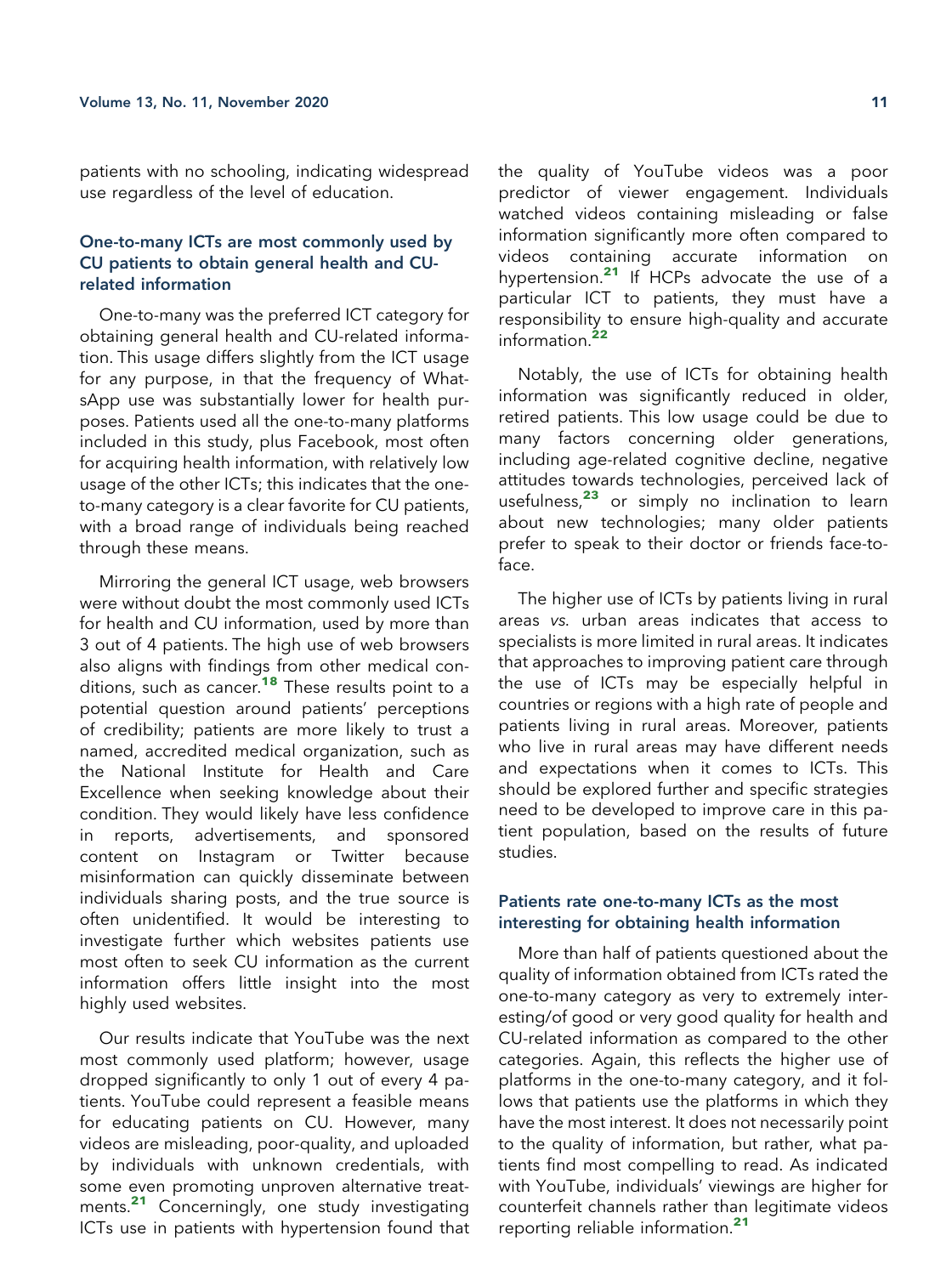The use of ICTs has several potential advantages, including educating patients and HCPs, improving quality of care and exchange of information, and promoting patient-centered healthcare.[13](#page-13-4),[24](#page-13-15) Here, for the first time, we show that almost all CU patients have access to ICTs and most use them regularly for health and CUrelated information, unlocking new opportunities for bidirectional patient-physician communications.

## Study limitations

This study is limited by the risk of selection bias in the recruitment process, with the most serious patients who regularly visit their HCP participating. Patients included knew the purpose of this study, which may have influenced their answers. Also, the accessibility of ICTs differs between countries, which would have directly affected the results. Another limitation is that the sample sizes in some countries were small. Finally, a proportion of the survey data was missing because not all patients completed the questionnaires, leading to potential differences between responders and nonresponders, for which we may have not fully accounted.

# **CONCLUSIONS**

The results of this study show conclusively that CU patients use ICTs to acquire information about their condition and that their preferred platform is a web browser. These results may help support the development of a CU-specific ICT, which could provide patients with optimized, tailored disease management, and ultimately improve patient outcomes. Based on our results, we recommend that future efforts on improving patient education and information on CU should prioritize the one-tomany category, with particular focus on websites and YouTube videos from accredited urticaria experts and centers such as those in the UCARE network.

#### Abbreviations

Apps: applications; CIndU: chronic inducible urticaria; CSU: chronic spontaneous urticaria; CU: chronic urticaria; HCP: healthcare provider; ICT: information and communications technologies; SEM: self-management education; SMS: short messaging service; UAE: United Arab Emirates; UCARE: Urticaria Centers of Reference and Excellence

#### Ethics statement

The authors declare that this manuscript complies with the ethics in publishing guidelines.

#### Author contributions

The authors declare that they have made substantial contributions to the conception and design of the study, acquisition of data, or analysis and interpretation of data, of drafting the article or revising it critically for important intellectual content, and all authors have provided approval of the final version submitted.

#### Funding statement

This study was performed with intramural funding and financial support from the WAO.

#### Availability of data and materials

All study materials and data were available to all study centers and physicians.

#### Declaration of competing interest

M Maurer is or recently was a speaker and/or advisor for, and/or has received research funding from: Allakos, Alnylam, Aralez, AstraZeneca, Biocryst, Blueprint, CSL Behring, FAES, Genentech, Kalvista Pharmaceuticals, LEO Pharma, Menarini, Moxie, MSD, Novartis, Pharming, Pharvaris, Roche, Sanofi, Shire/Takeda, UCB, and Uriach. K Weller is or recently was a speaker and/or advisor for, and/ or has received research funding from: Biocryst, CSL Behring, Dr. Pfleger, FAES, Moxie, Novartis, Shire/Takeda, and Uriach. M Magerl is or recently was a speaker and/or advisor for, and/or has received research funding from Biocryst, CSL Behring, Kalvista Pharmaceuticals, Moxie, Novartis, Pharming, and Shire/Takeda. RR Maurer has no conflicts of interest. E Vanegas has no conflicts of interest. M Felix has no conflicts of interest. A Cherrez has no conflicts of interest. VL Mata has no conflicts of interest. A Kasperska-Zajac has no conflicts of interest. A Sikora has no conflicts of interest. D Fomina is or recently was a speaker and/or advisor for, and/or has received research funding from: AstraZeneca, CSL Behring, Glaxo SmithKline, MSD, Novartis, Sanofi, and Shire/Takeda. E Kovalkova has no conflicts of interest. K Godse has no conflicts of interest. N Dheeraj Rao has no conflicts of interest. M Khoshkhui has no conflicts of interest. S Rastgoo has no conflicts of interest. RFJ Criado has no conflicts of interest. M Abuzakouk has no conflicts of interest. D Grandon has no conflicts of interest. M van Doorn is or recently was a speaker and/or advisor for, and/or has received research funding from Abbvie, BMS, Celgene, Janssen Cilag, LEO Pharma, Lilly, MSD, Novartis, Pfizer, and Sanofi-Genzyme. S Valle has no conflicts of interest. E Magalhães de Souza Lima has no conflicts of interest. SF Thomsen is or recently was a speaker and/or advisor for, and/or has received research funding from: Abbvie, AstraZeneca, Celgene, Eli Lilly, Janssen, LEO Pharma, Novartis, Pierre Fabre, Roche, Sanofi, and UCB. GD Ramón has no conflicts of interest. EE Matos Benavides has no conflicts of interest. A Bauer has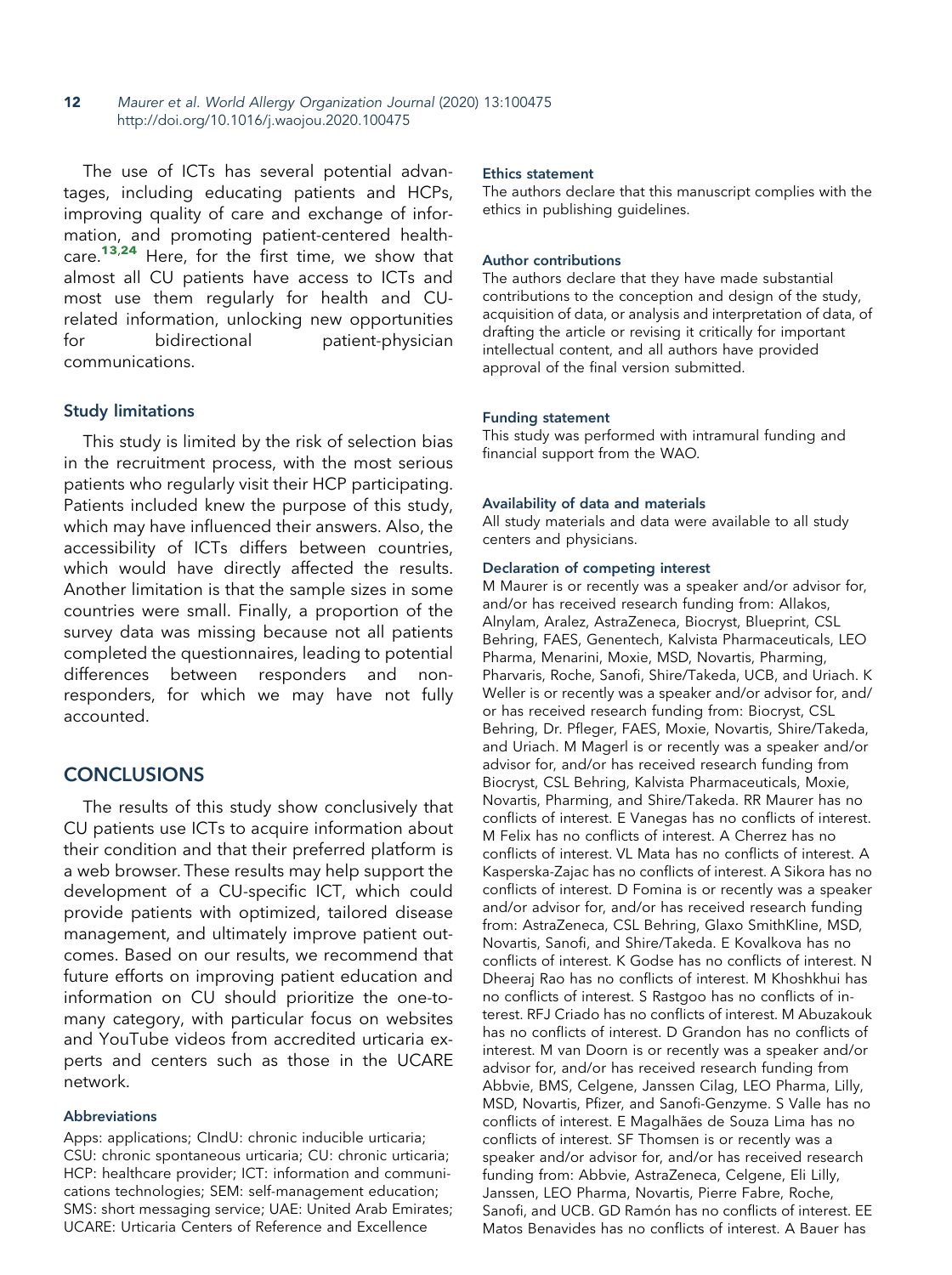no conflicts of interest. Ana M Giménez-Arnau has held roles as a Medical Advisor for Sanofi and Uriach, and has research grants supported by Instituto Carlos III- FEDER, Novartis, and Uriach; she also participates in educational activities for Almirall, Genentech, Glaxo SmithKline, LEO Pharma, Menarini, MSD, Novartis, Sanofi, and Uriach. E Kocatürk is or recently was a speaker and/or advisor for Bayer, Novartis, and Sanofi. C Guillet has no conflicts of interest. JI Larco is or recently was a speaker and/or advisor for: FAES, Novartis, and Sanofi. Z-T Zhao has no conflicts of interest. M Makris is or recently was a speaker and/or advisor for, and/or has received research funding from AstraZeneca, Chiesi, Glaxo SmithKline, Novartis, and Sanofi. C Ritchie has no conflicts of interest. P Xepapadak reports personal fees from Galenica Greece, Glaxo SmithKline, Nestle, Novartis, Nutricia, and Uriach, outside the submitted work. LF Ensina is or recently was a speaker and/or advisor for, and/or has received research funding from Novartis, Sanofi, and Takeda. S Cherrez has no conflicts of interest. I Cherrez-Ojeda has no conflicts of interest.

#### Acknowledgements

We wish to thank Gillian Brodie of Orbit Medical Communications Ltd. for editorial assistance, and the Universidad Espiritu Santo. This project benefitted from the support of the GA<sup>2</sup>LEN network of urticaria centers of reference and excellence (UCARE, [www.ga2len-ucare.com](http://www.ga2len-ucare.com/)) and the World Allergy Organization (WAO).

#### Appendix A Supplementary data

Supplementary data to this article can be found online at [https://doi.org/10.1016/j.waojou.2020.100475.](https://doi.org/10.1016/j.waojou.2020.100475)

#### Author details

<span id="page-12-12"></span><span id="page-12-11"></span><span id="page-12-10"></span><span id="page-12-9"></span><span id="page-12-8"></span><span id="page-12-7"></span><span id="page-12-6"></span><span id="page-12-5"></span><span id="page-12-4"></span><span id="page-12-3"></span><span id="page-12-2"></span><span id="page-12-1"></span><span id="page-12-0"></span>aDermatological Allergology, Allergie-Centrum-Charité, Department of Dermatology and Allergy, Charité - Universitätsmedizin Berlin, Germany. <sup>b</sup>Universidad Espíritu Santo, Samborondón, Ecuador. <sup>e</sup>Respiralab, Respiralab Research Group, Guayaquil, Ecuador. <sup>d</sup>Clinic and Policlinic for Dermatology and Venereology, University Medical Center Rostock, Rostock, Germany. <sup>e</sup> European Center for Diagnosis and Treatment of Urticaria, Medical University of Silesia, Katowice, Poland. <sup>f</sup>City Center of Allergy and Immunology, Clinical City Hospital #52, Moscow, Russia. **9Department of Allergology and Clinical Immunology, I.M.** Sechenov First Moscow State Medical University, Trubetskaya St., 8/2, Moscow, 119991, Russian Federation. h Department of Dermatology, D Y, Patil University School of Medicine and Hospital, Mumbai, India. <sup>i</sup>Allergy Research Center, Mashhad University of Medical Sciences, Mashhad, Iran. <sup>J</sup>Department of Allergy and Immunology, Mashhad University of Medical Sciences, Mashhad, Iran. k Department of Dermatology, Faculdade de Medicina do ABC, São Paulo, Brazil. <sup>I</sup>Allergy and Immunology Department, Cleveland Clinic Abu Dhabi, The Uae. <sup>m</sup>Department of Dermatology, Erasmus MC, Rotterdam, the Netherlands. "Department of Internal Medicine, Hospital Universitário Clementino Fraga Filho, Rio de

<span id="page-12-21"></span><span id="page-12-20"></span><span id="page-12-19"></span><span id="page-12-18"></span><span id="page-12-17"></span><span id="page-12-16"></span><span id="page-12-15"></span><span id="page-12-14"></span><span id="page-12-13"></span>Janeiro, Brazil. <sup>o</sup>Faculty of Science and Health of Juiz de Fora - SUPREMA - Minas Gerais. PDepartment of Dermatology, Bispebjerg Hospital, University of Copenhagen, Biomedical Sciences, Copenhagen, Denmark. <sup>q</sup>Instituto de Alergia e Inmunología del Sur, Bahía Blanca, De Buenos Aires, Argentina. "Centro de Referencia de Alergia, Asma e Inmunología - Instituto Nacional del Niño, Lima-Perú. <sup>s</sup>Department of Dermatology, University Allergy Center, University Hospital Carl Gustav Carus, Technical University, Dresden, Germany. <sup>t</sup>Department of Dermatology, Hospital del Mar, IMIM, Universitat Autònoma, Barcelona, Spain. "Department of Dermatology, Koç University School of Medicine, Istanbul, Turkey. <sup>V</sup>Department of Dermatology, University Hospital Zurich, Switzerland. WAllergy Department, Clinica San Felipe, Lima, Peru. \*Department of Dermatology and Venereology, Peking University First Hospital, Beijing, China. <sup>y</sup> Allergy Unit, 2nd Department of Dermatology and Venereology, National and Kapodistrian University of Athens, "Attikon" University Hospital, Greece. <sup>z</sup> Allergy Division, Hospital Italiano de Buenos Aires, Buenos Aires, Argentina. aa Allergy Department, 2nd Pediatric Clinic, National and Kapodistrian University of Athens, Greece. abFederal University of São Paulo, São Paulo, Brazil. <sup>ac</sup>Department of Dermatology, SRH Zentralklinikum Suhl, Germany.

## <span id="page-12-28"></span><span id="page-12-27"></span><span id="page-12-26"></span><span id="page-12-25"></span><span id="page-12-24"></span><span id="page-12-23"></span><span id="page-12-22"></span>**REFERENCES**

- 1. [Maurer M, Rosen K, Hsieh HJ, et al. Omalizumab for the](http://refhub.elsevier.com/S1939-4551(20)30378-1/sref1) [treatment of chronic idiopathic or spontaneous urticaria.](http://refhub.elsevier.com/S1939-4551(20)30378-1/sref1) N Engl J Med[. 2013;368\(10\):924](http://refhub.elsevier.com/S1939-4551(20)30378-1/sref1)–935.
- <span id="page-12-29"></span>2. [Zuberbier T, Aberer W, Asero R, et al. The EAACI/GA\(2\)LEN/](http://refhub.elsevier.com/S1939-4551(20)30378-1/sref2) [EDF/WAO guideline for the de](http://refhub.elsevier.com/S1939-4551(20)30378-1/sref2)finition, classification, diagnosis [and management of urticaria.](http://refhub.elsevier.com/S1939-4551(20)30378-1/sref2) Allergy. 2018;73(7):1393–1414.
- <span id="page-12-30"></span>3. [Fricke J, Avila G, Keller T, et al. Prevalence of chronic urticaria](http://refhub.elsevier.com/S1939-4551(20)30378-1/sref3) [in children and adults across the globe: systematic review with](http://refhub.elsevier.com/S1939-4551(20)30378-1/sref3) meta-analysis. Allergy[. 2020;75\(2\):423](http://refhub.elsevier.com/S1939-4551(20)30378-1/sref3)–432.
- <span id="page-12-31"></span>4. [Maurer M, Weller K, Bindslev-Jensen C, et al. Unmet clinical](http://refhub.elsevier.com/S1939-4551(20)30378-1/sref4) [needs in chronic spontaneous urticaria. A GA\(2\)LEN task force](http://refhub.elsevier.com/S1939-4551(20)30378-1/sref4) report. Allergy[. 2011;66\(3\):317](http://refhub.elsevier.com/S1939-4551(20)30378-1/sref4)–330.
- <span id="page-12-32"></span>5. [Maurer M, Staubach P, Raap U, Richter-Huhn G, Baier-Ebert M,](http://refhub.elsevier.com/S1939-4551(20)30378-1/sref5) [Chapman-Rothe N. ATTENTUS, a German online survey of](http://refhub.elsevier.com/S1939-4551(20)30378-1/sref5) [patients with chronic urticaria highlighting the burden of](http://refhub.elsevier.com/S1939-4551(20)30378-1/sref5) [disease, unmet needs and real-life clinical practice.](http://refhub.elsevier.com/S1939-4551(20)30378-1/sref5) Br J Dermatol[. 2016;174\(4\):892](http://refhub.elsevier.com/S1939-4551(20)30378-1/sref5)–894.
- 6. [Maurer M, Abuzakouk M, Berard F, et al. The burden of chronic](http://refhub.elsevier.com/S1939-4551(20)30378-1/sref6) [spontaneous urticaria is substantial: real-world evidence from](http://refhub.elsevier.com/S1939-4551(20)30378-1/sref6) ASSURE-CSU. Allergy[. 2017;72\(12\):2005](http://refhub.elsevier.com/S1939-4551(20)30378-1/sref6)–2016.
- 7. [Weldon D. Quality of life in patients with urticaria and](http://refhub.elsevier.com/S1939-4551(20)30378-1/sref7) [angioedema: assessing burden of disease.](http://refhub.elsevier.com/S1939-4551(20)30378-1/sref7) Allergy Asthma Proc[. 2014;35\(1\):4](http://refhub.elsevier.com/S1939-4551(20)30378-1/sref7)–9.
- 8. [Vietri J, Turner SJ, Tian H, Isherwood G, Balp MM, Gabriel S.](http://refhub.elsevier.com/S1939-4551(20)30378-1/sref8) [Effect of chronic urticaria on US patients: analysis of the](http://refhub.elsevier.com/S1939-4551(20)30378-1/sref8) [National health and wellness survey.](http://refhub.elsevier.com/S1939-4551(20)30378-1/sref8) Ann Allergy Asthma Immunol[. 2015;115\(4\):306](http://refhub.elsevier.com/S1939-4551(20)30378-1/sref8)–311.